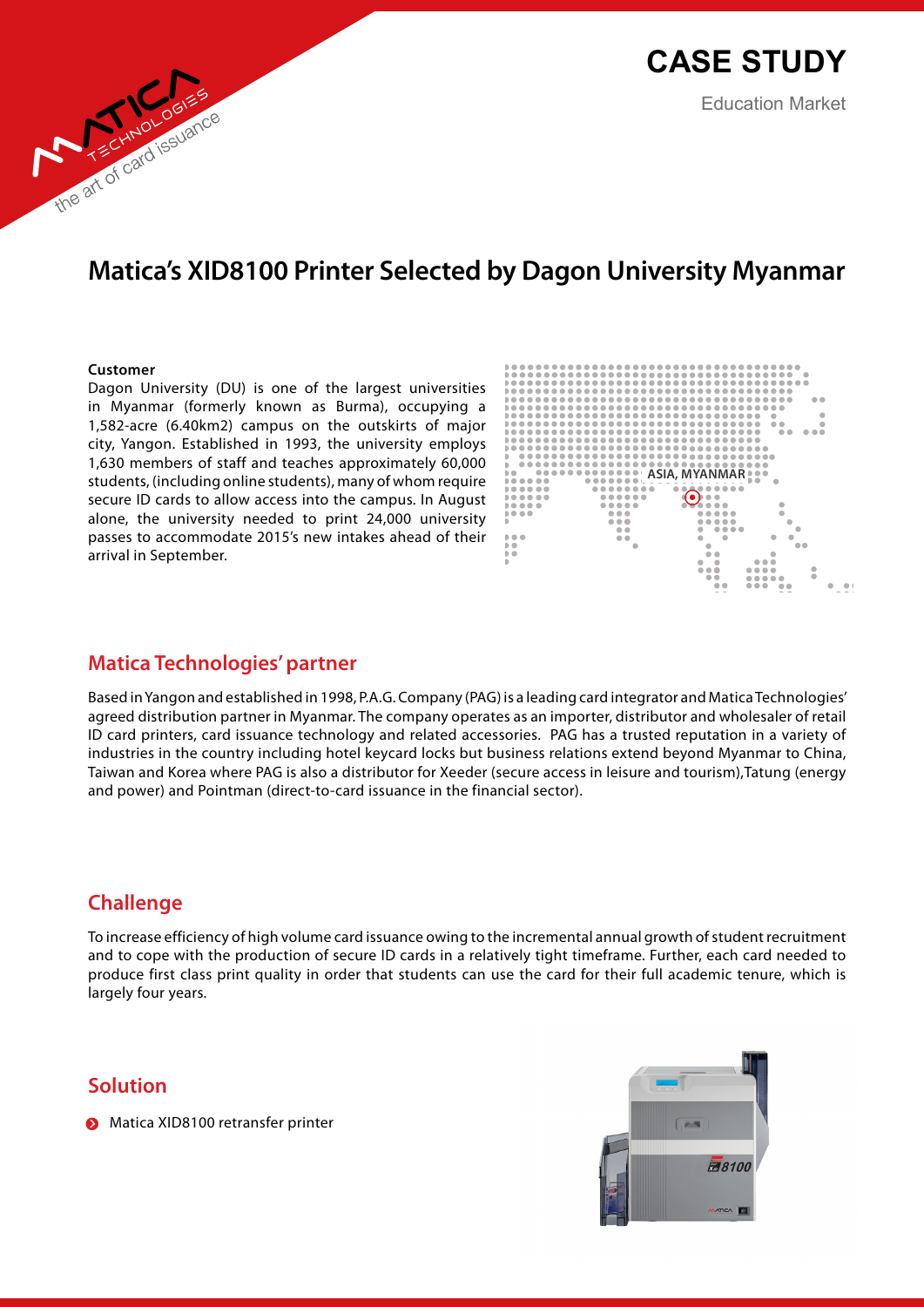# **Closer look at Matica's XID8100 Retransfer Card Printer**

- Over-the-edge printing with glossy photo finish quality for clear colors and flawless tones
- ◆ Fast throughput of up to 100 cards per hour
- Combination of reliability, performance and affordability for printing durable and secure cards
- Optional encoding (mag stripe / smart code encoding) and lamination
- Single or double-sided option
- Modularity concept allows for future add-ons to facilitate growing card application needs
- **Bend remedy**
- Electronic security locks to secure access to supplies and consumables
- User-friendly front-loading systems with replaceable cartridges
- Prints on various materials including PVC, ABS, PET, hybrid card constructions and polycarbonate

# **Results**

The university is now better equipped to produce high volumes of beautifully printed secure ID cards for their new students. University staff are confident that the cards can be issued in a short period of time: from students confirming their place on the course to the time of their arrival and even on the spot. There was little to no disruption for the university staff during the installation of the printers.

Matica´s XID8100 retransfer printers met the challenge to identify a practical printer that could be seamlessly –and almost immediately – integrated into the university current IT infrastructure. Similarly, it provided a competitively priced option without compromising on critical needs such as excellent colour printing and adaptability for future card application requirements.



#### **A prudent business decision in an academic world**

With PAG's expert guidance, the university considered Matica's entry-level retransfer printer compared to competitors' directto-card printer and soon realized that their return on investment would be maximised with Matica´s XID8100.

Even aside from Dagon University's requirements, such as the immediate availability of the chosen printers, staff needed to ensure that the technology would achieve outstanding print quality to minimise future duplications.

There were other returns on investment, too. Modularity meant that, as and when the university identified future needs, the printer could easily accommodate additional options later on such as holographic security laminate. Also, students became prouder of their belonging to the Dagon University and campus because their cards looked outstanding and thus, the reputation and brand management of the university experienced an upturn.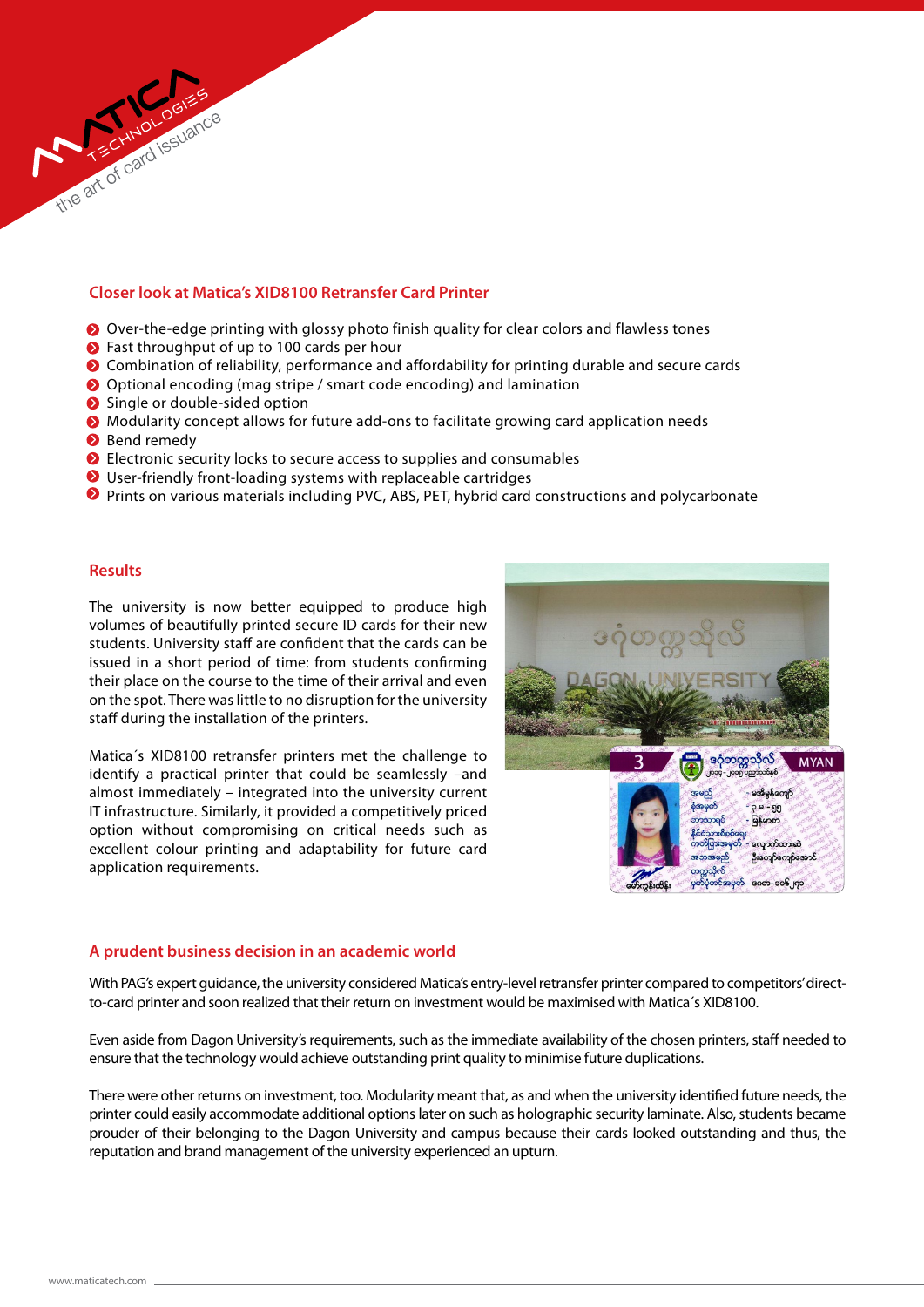

# The business challenge

Integration needed to happen quickly, (the printers needed to be readily available), and installation needed to proceed without disrupting work or other university systems.

The selected card printer would need to easily integrate into the university's existing system, be easy-to-use, handle high volume and intensive activity so registration staff could disseminate new students' cards during peak times.

Further, the university wanted to ensure that its investment would be able to cope with high print quality and have a long lifespan.

#### **Implementing Matica Technologies' XID8100 Retransfer Card Printer**

PAG integrated their consultant, Mr. Kyi Min, Group Managing Director, into Dagon University's programme management team, making the planning of the operation easy and collaborative.

PAG recommended Matica´sXID8100 as the right fit for the university's needs because it is engineered to manage industrial workloads and is the perfect entry level retransfer printer for the regular day-to-day, on-demand personalization of ID cards. The size of the printer is still practical so identifying the right locations for the installation of the printers didn't present any challenges.

As seasoned distributors, PAG knew that this industry proven and reliable printer would deliver on productivity needs, print quality and durability. The reverse transfer printing technology delivers glossy photo finish quality, for exquisite-looking cards with crisp, clear colors, over-the-edge printing and enhanced wear protection. University staff were trained by PAG to use the printer.